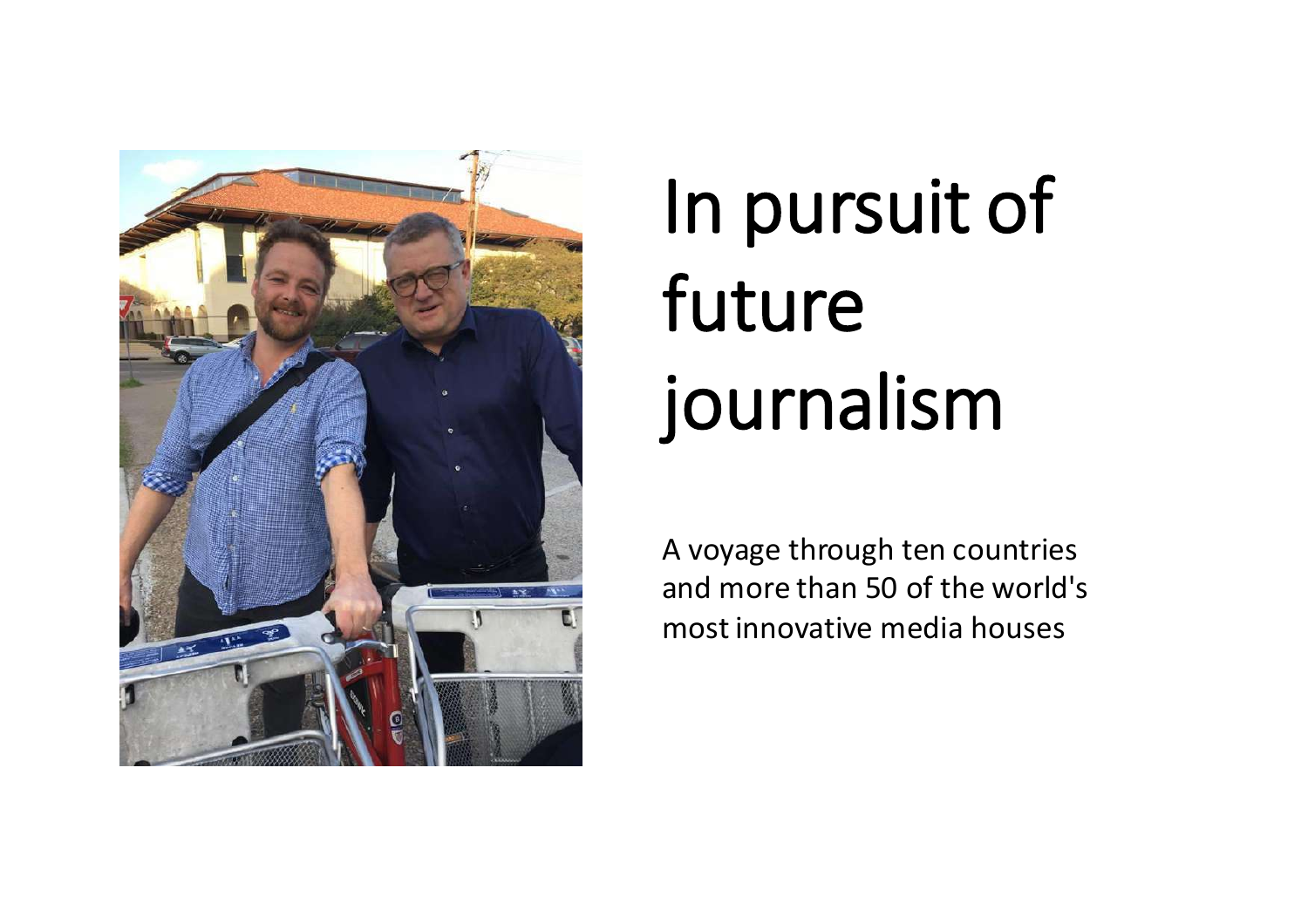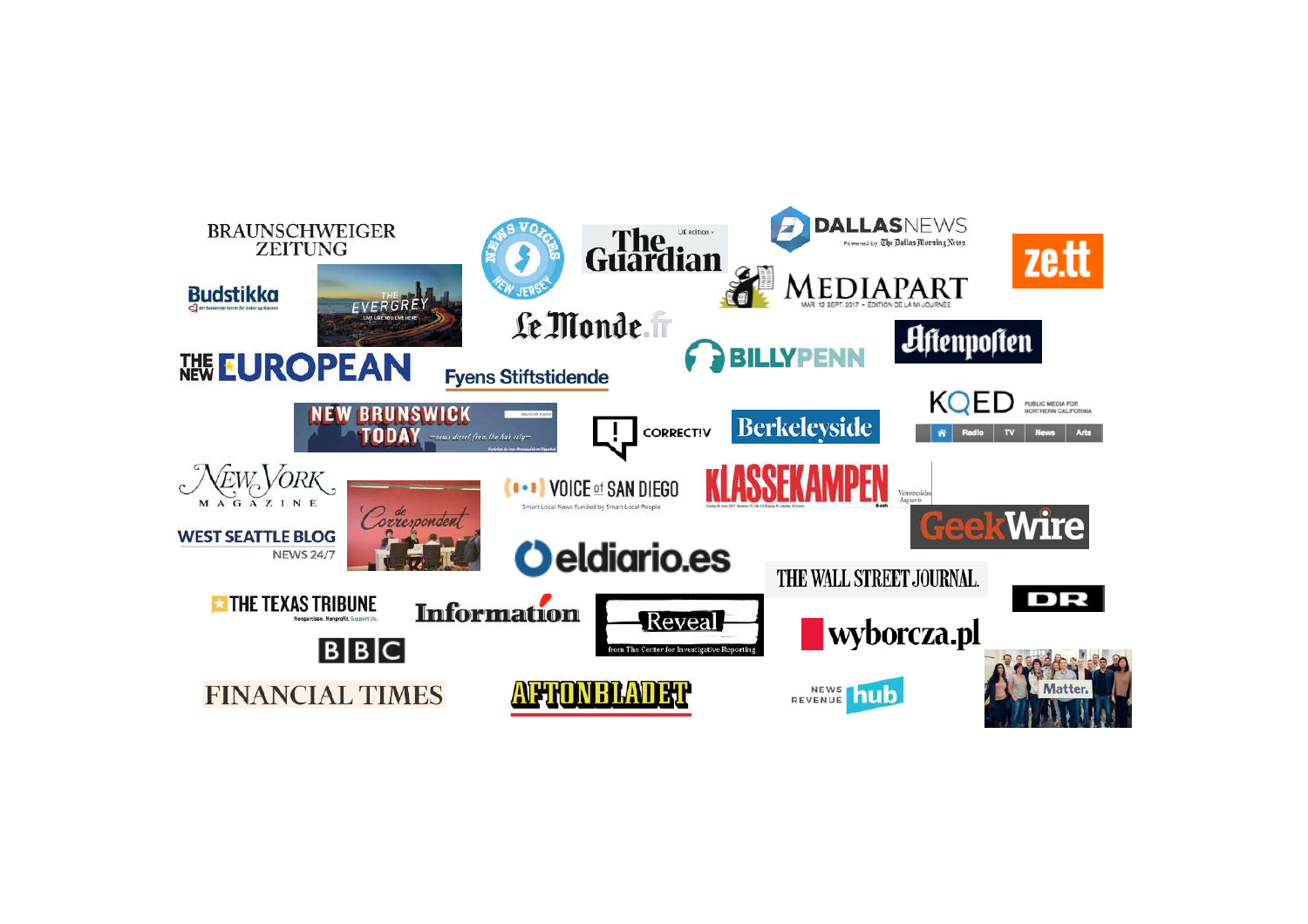#### **New media are born innovative**

### **Can "old" media be innovative at the necessary level?**

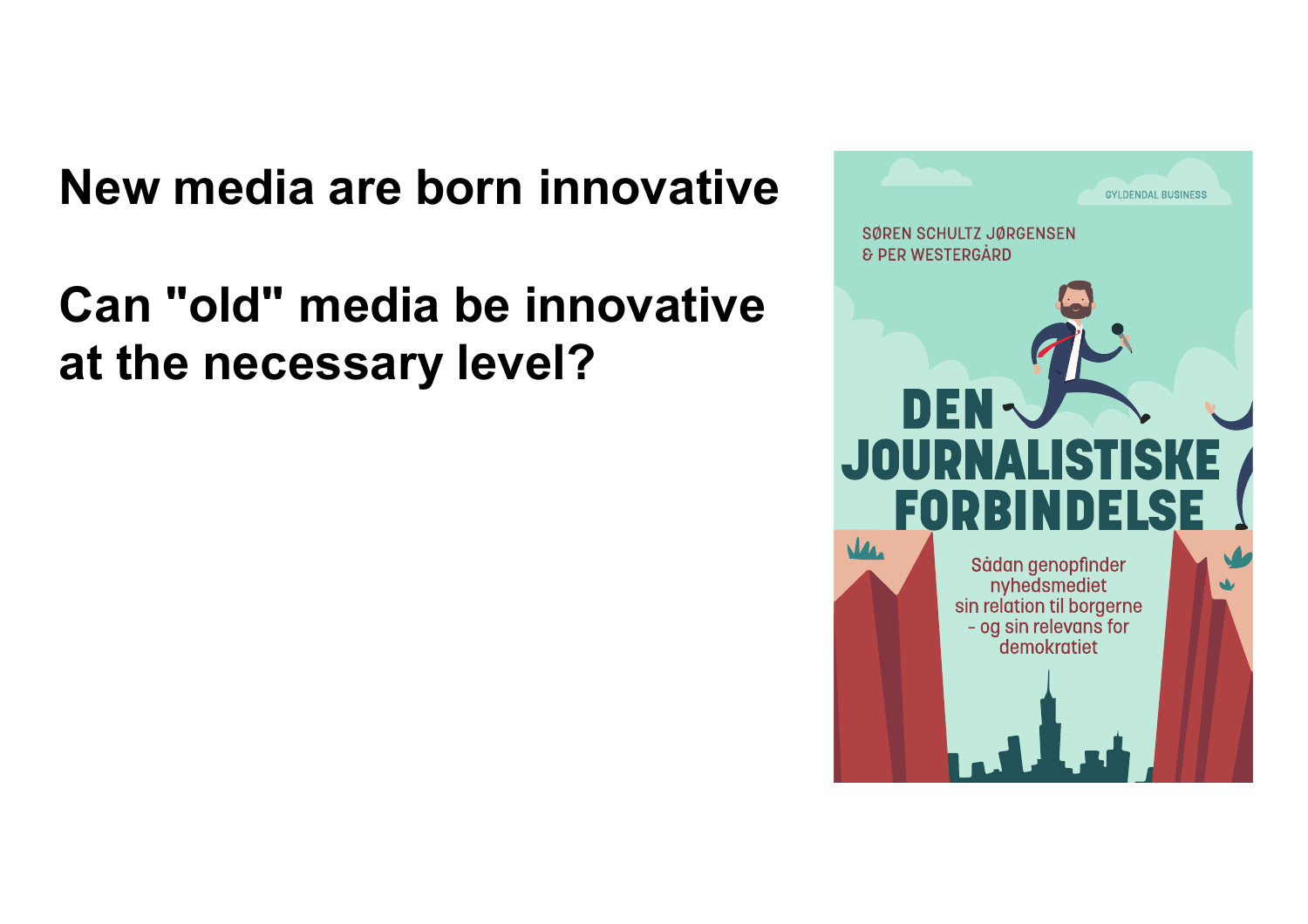# Le Monde.

**2009:** On the brink of bankruptcy

**2018:** More journalists than in 2009, bonus to the employees for the first time in 17 years, building brand new headquarters

**In between:** Demonstratively fast and massive commitment to innovation

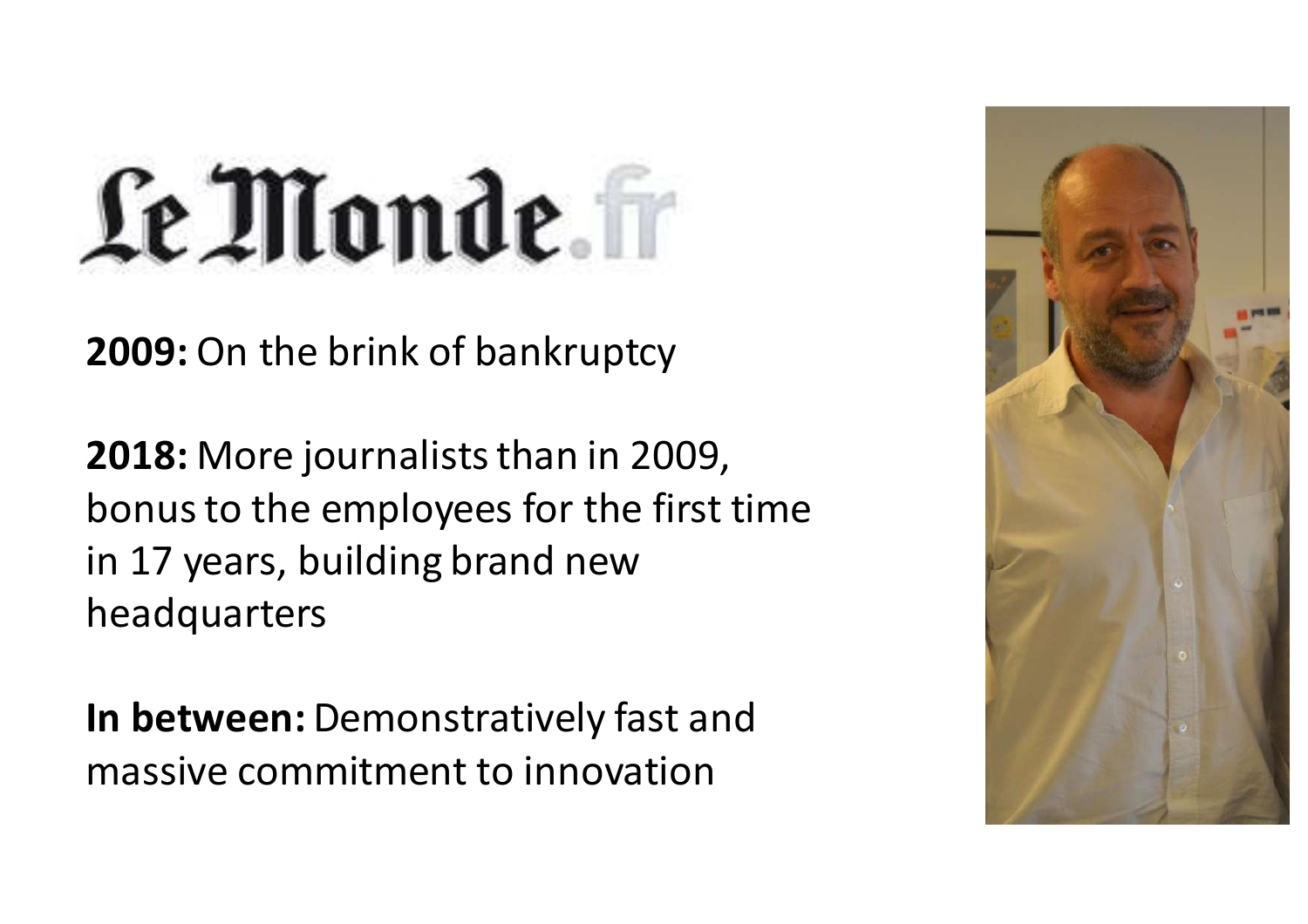

### **One new product to the market every three months**

- $\checkmark$  M, le magazine du monde
- $\checkmark$  Business section
- ✓ French version of HuffPost
- $\checkmark$  News-app for morning reading
- $\checkmark$  Telerama magazine on culture and media
- $\checkmark$  Le Monde Afrique
- $\checkmark$  Events (festival, debate meetings, stand-up)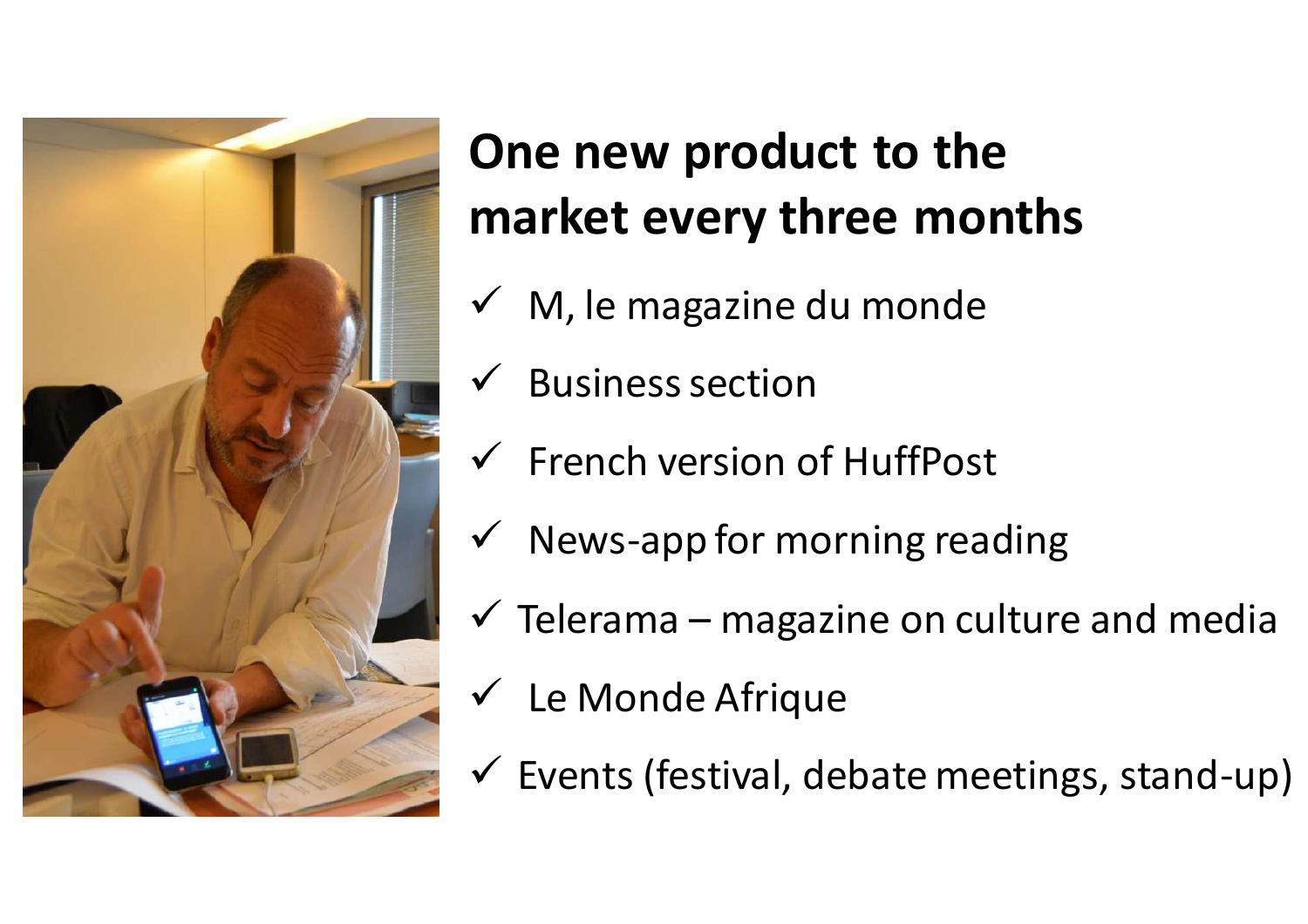KQED

PUBLIC TELEVISION **PUBLIC RADIO INTERACTIVE EDUCATION** 



## **Innovation in three formats**

- o KQED Labs
- o Inspiration lunches
- o Ad hoc innovation processes

- Does it work?
- o KQED is in excellent shape. More users and stronger finances than ever before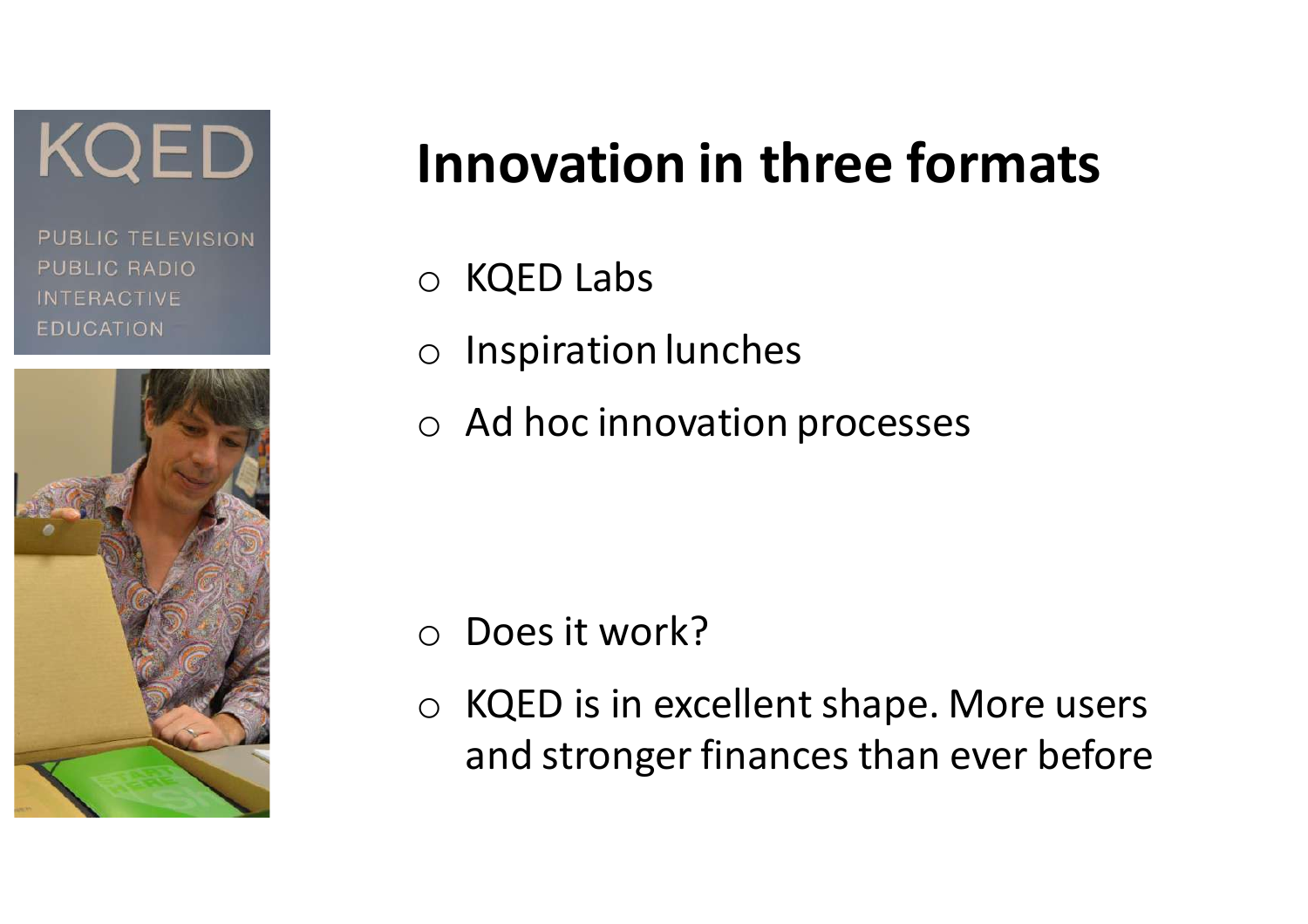- $\checkmark$  KQED has made innovation the core of it's culture
- $\checkmark$  They understand that work must be done simultaneously with product *and* organization
- $\checkmark$  They succeed in getting employees to work across departments
- $\checkmark$  Two-three out of five ideas are becoming new activities in KQED – and that gives an amazing energy